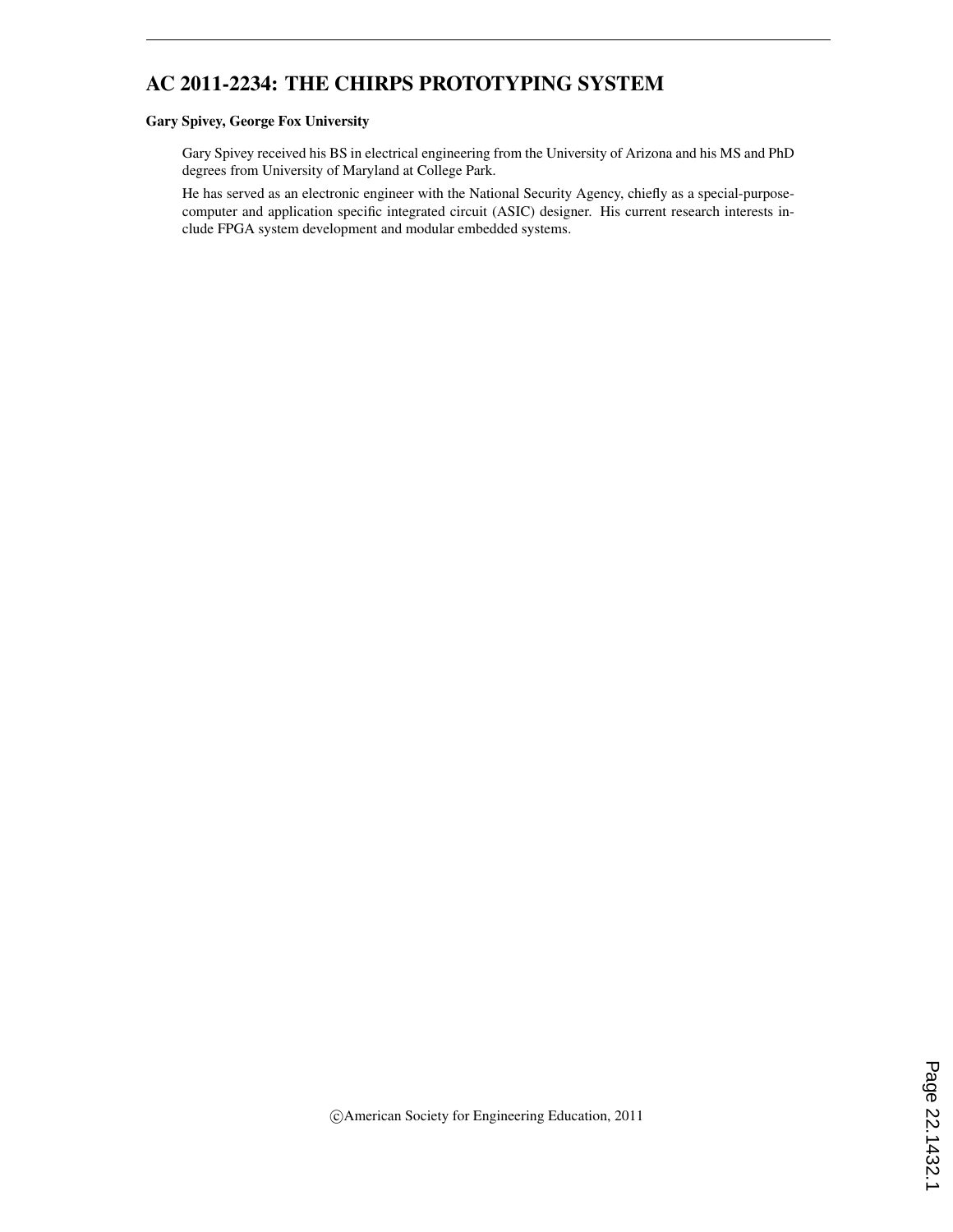## **The Chirps Prototyping System**

#### **Abstract**

Oregon State University has been a pioneer in developing a "Platform for Learning" using their TekBots platform as a fundamental part of their electrical and computer engineering curriculum. At George Fox University, we fundamentally affirm this concept of a "Platform for Learning," but we additionally desire a "Platform for Prototyping." By "Platform for Prototyping," we mean a platform that will enable our engineering students to create significant engineering projects as part of a myriad of service-learning projects, student research, course projects, and the senior capstone experience. To be effective across our curriculum, this system must not only be usable by mechanical, electrical and computer engineers, but by engineering students at the end of their first year in the engineering program.

As it is difficult to conceive of a significant engineering application that does not have some form of embedded control system, it is almost imperative that these students obtain the ability to understand and control some form of an embedded control system early in the curriculum. This presents some challenges. Many embedded processing systems make use of one microcontroller controlling a variety of sensors and actuators, requiring that one microcontroller program be written to control every detail of the embedded system. Even simple embedded systems can require a multitude of tiny details including modulation for multiple infrared sensors, pulsewidth modulation control for various dc and servo motors, and interfaces to various components such as LCD displays and wireless interfaces. This level of programming sophistication is generally reserved for upper-division ECE courses where interrupts and timers are discussed in great detail.

To address these issues, we have developed a distributed embedded processing system called "Chirps." Chirps are a suite of boards that can communicate with one another using short command bursts, or "*chirps.*" Rather than having a central controller that needs to manage pulsewidth-modulation and encoder processing for a variety of motors, a Chirp system will contain a Chirps motor controller board that can be accessed using simple commands such as "Move Forward 100 ticks." This Chirp abstraction will provide users the ability to rapidly assemble and control larger systems (such as robots) from Chirp modules and easily control them using "chirps." Although detailed functions are moved to individual control boards, a central controller must still be provided to control the system and send and receive "chirps." For this purpose, we have enhanced the very popular open-source suite of hardware and software provided by the Arduino project. The Chirps controllers are built on the foundation of the Arduino Diecimila board, with a power and communication interface added to facilitate the "chirp" system.

In the first-year engineering sequence, students are taught how to program the basic controller and make calls to the various Chirps boards. Upper-division ECE students develop new Chirps boards as part of the microprocessor course. These boards are targeted toward the needs of the various projects being developed throughout the curriculum. Using the Chirps system, Y University engineering can rapidly prototype and control a variety of significant engineering systems.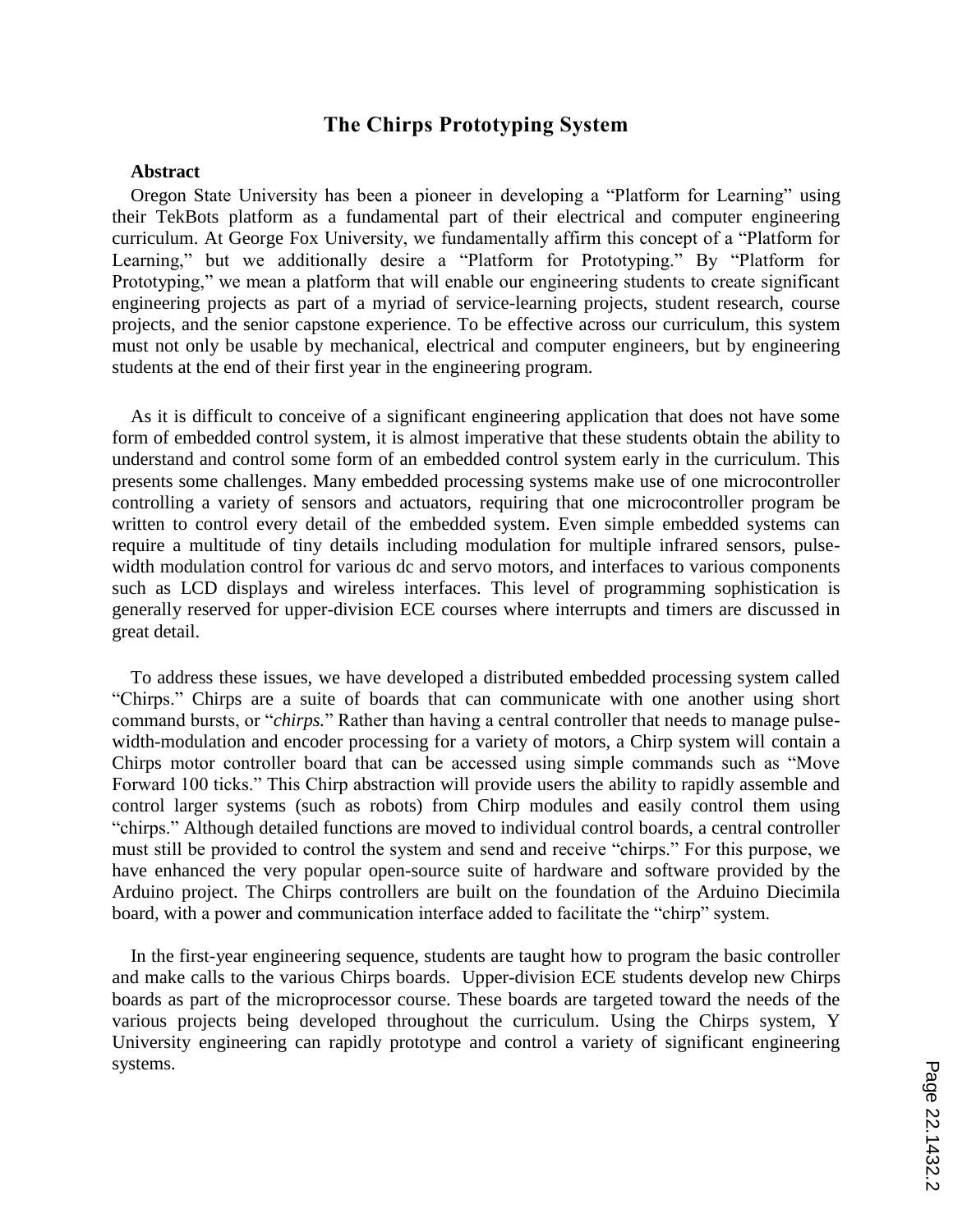#### **Introduction**

 $\overline{a}$ 

George Fox University (GFU) engineering students have been very successful in developing a myriad of substantial electromechanical systems in the capstone senior design experience<sup>1</sup>. Students have obtained a significant amount of experience and confidence through designing and building these systems. It has long been a desire of the department to see our students participate in these types of design/build experiences throughout the curriculum. Oregon State University (OSU) has been a pioneer in developing a "Platform for Learning<sup>2</sup>" using their TekBots platform<sup>3</sup>. The TekBots platform is an electronic robot vehicle that is built by every student in the electrical engineering program at Oregon State University. The program sponsors state that "using a common platform throughout the curriculum helps to integrate the material from seemingly disjointed courses<sup>4</sup>." While the Oregon State University TekBots program provides a model of a Platform for Learning, it is not necessarily a perfect platform for other Universities. The sponsors recognize that "a very large number of equally useful platforms for learning could be conceived that provide the aforementioned benefits … in the future, the platform could become a boat, an airplane, or a submarine<sup>5</sup>."

Every GFU engineering student will participate in a two-year extensive engineering service program and many students participate in undergraduate research projects. Thus, GFU students are required to build a significant number of electromechanical systems. As GFU is a teaching institution without engineering graduate students, there are some significant challenges to building these systems – namely, the difficulty in obtaining and designing control systems for the electromechanical designs. It is, in fact, difficult to conceive of a significant engineering application that does not have some form of embedded control system<sup>6\*</sup>. Therefore, we set out to find or develop a modular system that will enable students to adapt elements to other engineering problems. It was our goal that students who are equipped to control this platform would also be able to control a myriad of other engineering systems.

Typical off-the-shelf control systems can cost several hundred to several thousand dollars. Many require a host computer that severely limits mobility. These systems can be designed and fabricated much more economically in-house, but, at GFU, the skills to do so are generally taught in the spring of the junior year to electrical engineering students. This limits the complexity of student-driven design/build projects at earlier stages in the curriculum, where students will be required to participate in significant design/build projects before having the requisite skills to design the systems that control them.

To address this issue, we have long been working to develop a system that would both mimic the OSU model of the "Platform for Learning" and also enable students to design and build system controllers using skills obtained in the freshman year and enhanced throughout the

<sup>\*</sup> The Milwaukee School of Engineering (MSOE) is a very large engineering school with separate tracks for computer engineering and electrical engineering. At the 2005 American Society of Engineering Educator's Conference, presenters from MSOE stated that *every* electrical engineering senior design project for the past several years included a microcontroller.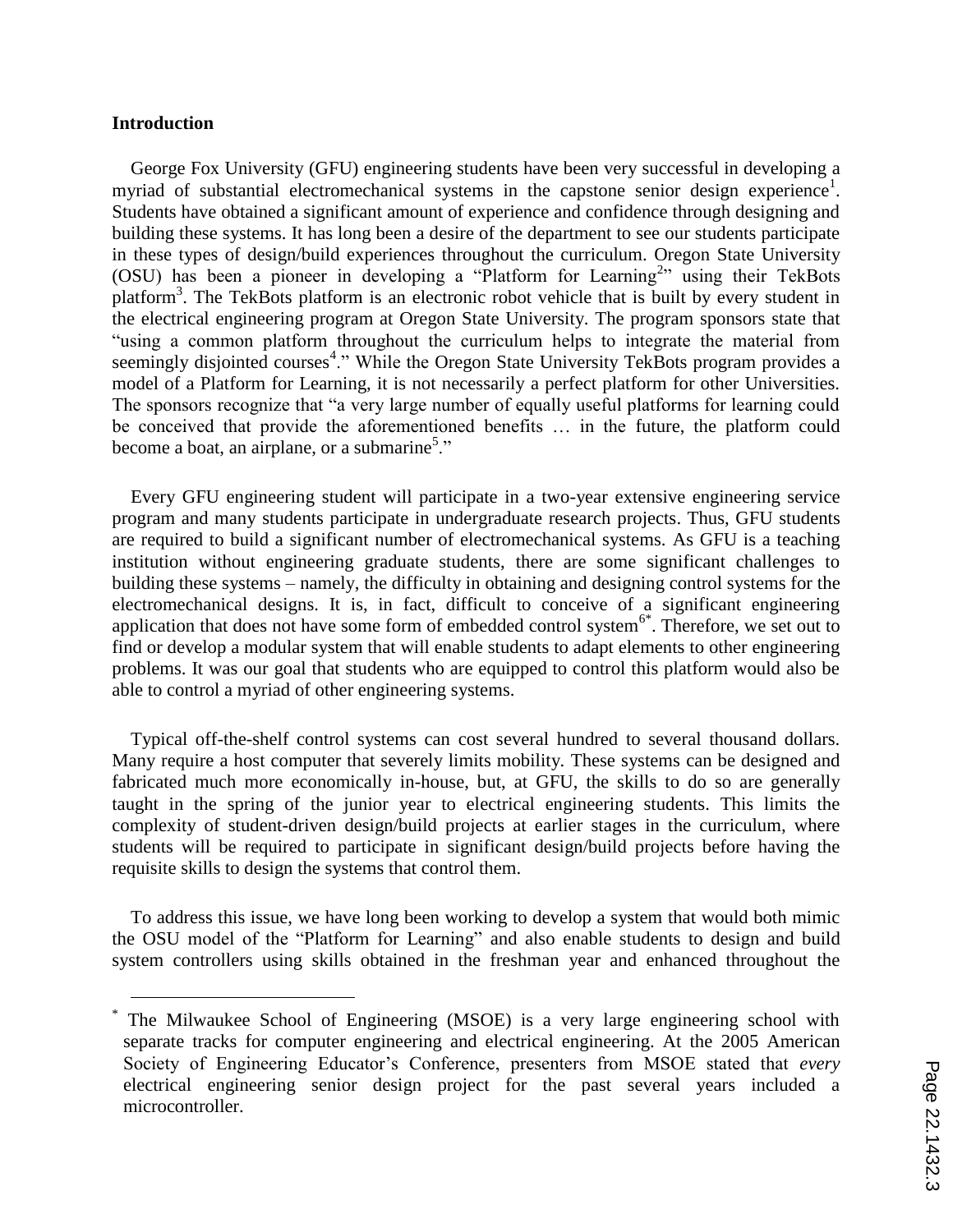curriculum. Such a system will be both a "Platform for Learning" and a "Platform for Prototyping". That is, George Fox University engineering students will not only be able to understand engineering concepts, but will also be equipped to utilize those concepts in rapidly developing real systems for service or research projects.

#### **History**

The year-long freshman engineering sequence at GFU had been centered on two primary projects:

- the design and manufacture of an oscillating steam engine (commonly referred to as a "Wobbler" $)^7$ , and
- the operation of an autonomous robotic arm through the use of a modular Matlab (computer) program.

These projects serve as the basis for the integrative format of the course, and had proven to provide a highly effective hands-on platform for the instruction and experience in several applicable design skills and tools $\delta$ . The first project (Wobbler) includes elements of engineering analysis, mechanical design, virtual prototyping (solid modeling), and fabrication / machining skills. The second (robotic arm) includes elements of robotics, real-time control, machine vision, artificial intelligence (programming skills), and instrumentation. However, the robotic arm required MATLAB to run on a host computer. While many computer skills were being taught, embedded control was not among them.

As the freshman course was already using MATLAB, we desired to leverage the MATLAB Embedded target software and decided that the viable controller option for us was the Freescale HC12<sup>9</sup>. This board was completed and shown to work well; however, seamless operation was not possible as the current MATLAB embedded target did not support the latest HC12 compilers. In order to allow freshmen engineering students to do a seamless integration from MATLAB to a microprocessor, we began working with MATLAB"s Real-Time Embedded Coder to create generic 8-bit microprocessor code for mapping onto an Atmel AVR microprocessor on a redesigned controller board. As this project began to unfold, the complexity-level of the student interface began to increase. In order to utilize the Real-Time Embedded Coder, students would be required to interact with Simulink in addition to MATLAB. Separate processes would need to be developed to hide the processes of MATLAB to C code conversion as well as C to microprocessor object file creation and the downloading for the code from our system to the system hardware. Any errors in the process would be confusing for students as there would be so much going on "under the hood." We were also disappointed to discover that the MATLAB Real-Time Embedded Coder would not work with all MATLAB code, only a subset. This restriction could cause more confusion with students who must become *very* familiar with what MATLAB code will work. Any errors in this area would also appear "under-the-hood." While headed down this path, we became discouraged with the approach and realized that integrating MATLAB autonomously might require much more from the freshman engineers than we believed to be reasonable.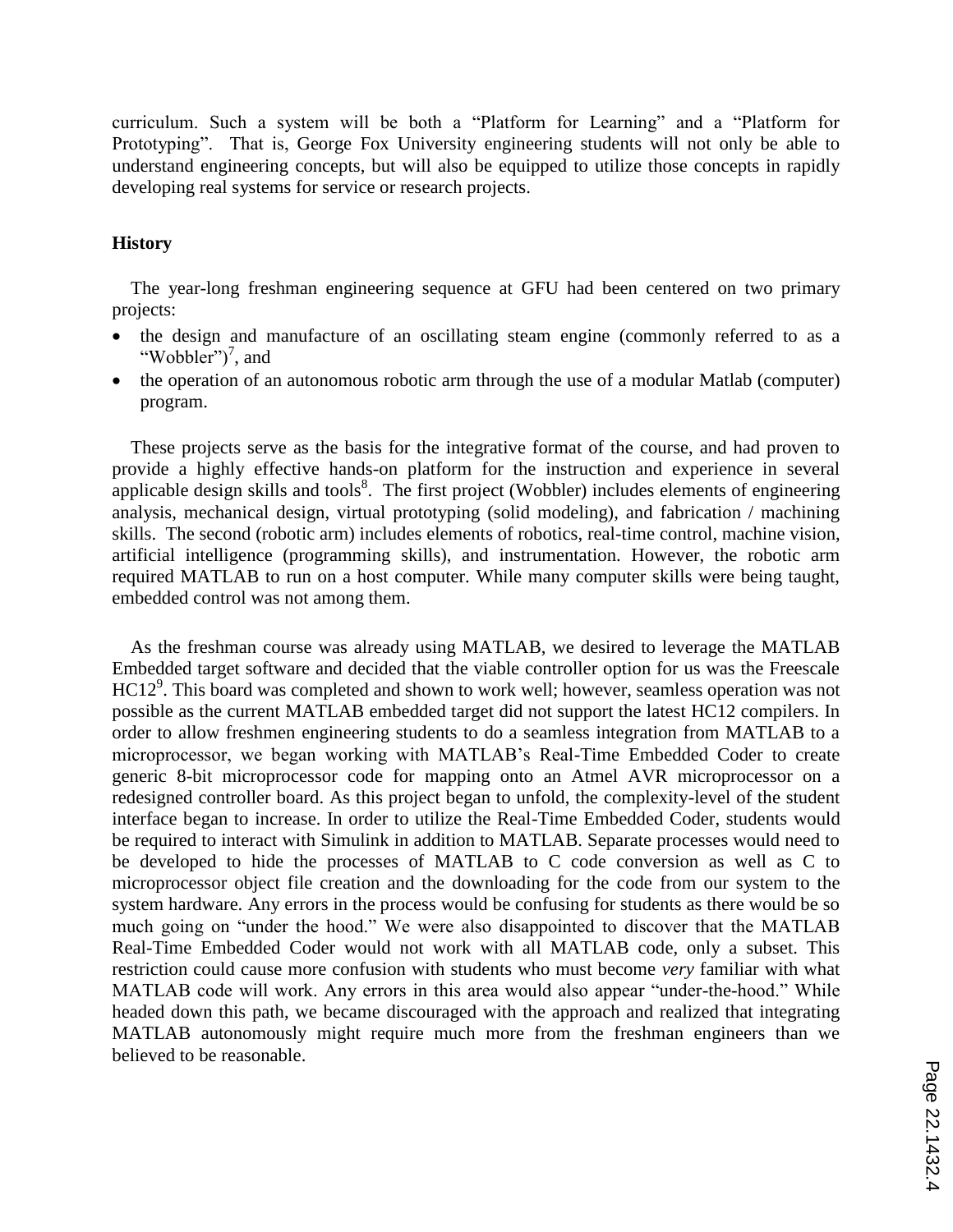In June of 2007, MAKE© magazine published an article entitled "Arduino Fever" that detailed the introduction of a "cute, blue microcontroller that fits nicely in the palm of your hand, and the expanding community of developers who love and support it.  $10$ <sup>10</sup> The project was designed to be completely open-source – both hardware and software. "The original intention of the Arduino project was to see what would happen if community support were substituted for the corporate support that is usually required for electronics development." The result has been an explosion of community interest, a website (http://www.arduino.cc) that includes software, sample code, forums, hardware schematics, language references – in short, everything required for a hobbyist to develop a controller.

What we found initially intriguing was that the Arduino made use of the very same microcontroller that we were using (the Atmel AVR). More significant was the softwareprogramming environment provided. Utilizing a very simple version of the "C" programming language, the makers of Arduino put together a complete software integrated development environment (IDE) that enabled simplified programming and one-step download of the code to the Arduino hardware. The code framework consists of two main functions, *setup* and *loop* that programmers use to control the initial setup of the embedded system and the repeated control of the system. Also provided are simplified functions such as *digital\_write, digital\_read, analog read,* and *delay* to allow users to control the timing of events on the pins of the microcontroller. While this system was not MATLAB-based, the programming environment was simple enough for high-school students to utilize successfully.

It occurred to us that using MATLAB as an initial introduction and direct controller to our system would be more than sufficient training to allow students to migrate to the Arduino system to accomplish *autonomous* control. Furthermore, with the increasing number of support boards available, students could leverage the Arduino community along with the GFU platform to create a wider range of engineering service and research projects.

#### **Chirps Overview**

As we began to utilize the Arduino platform, we discovered what we felt were two limitations in adopting the Arduino as our embedded controller – extensibility and abstraction.

Arduino boards extend the pins of the AVR microprocessor to headers that allow a daughter card (or "shields" as the Arduino community references them) to be attached for extensibility. There are a myriad of shields such as the Motor Shield and the XBee Shield (for wireless communication). These shields are wonderful in the event that an individual wants to control a motor or communicate wirelessly. However, what would an individual do if they wanted to control a motor *AND* communicate wirelessly? Liquidware has developed a "doublewide extender shield" that replicates the pins to another set of headers. However, this sees an obvious limit when a user might decide that they want a sensor-activated motor controller with wireless communication. Fundamentally, it was our desire to add a defined-communication mechanism to the Arduino platform that would allow a large number of boards to be connected in a system.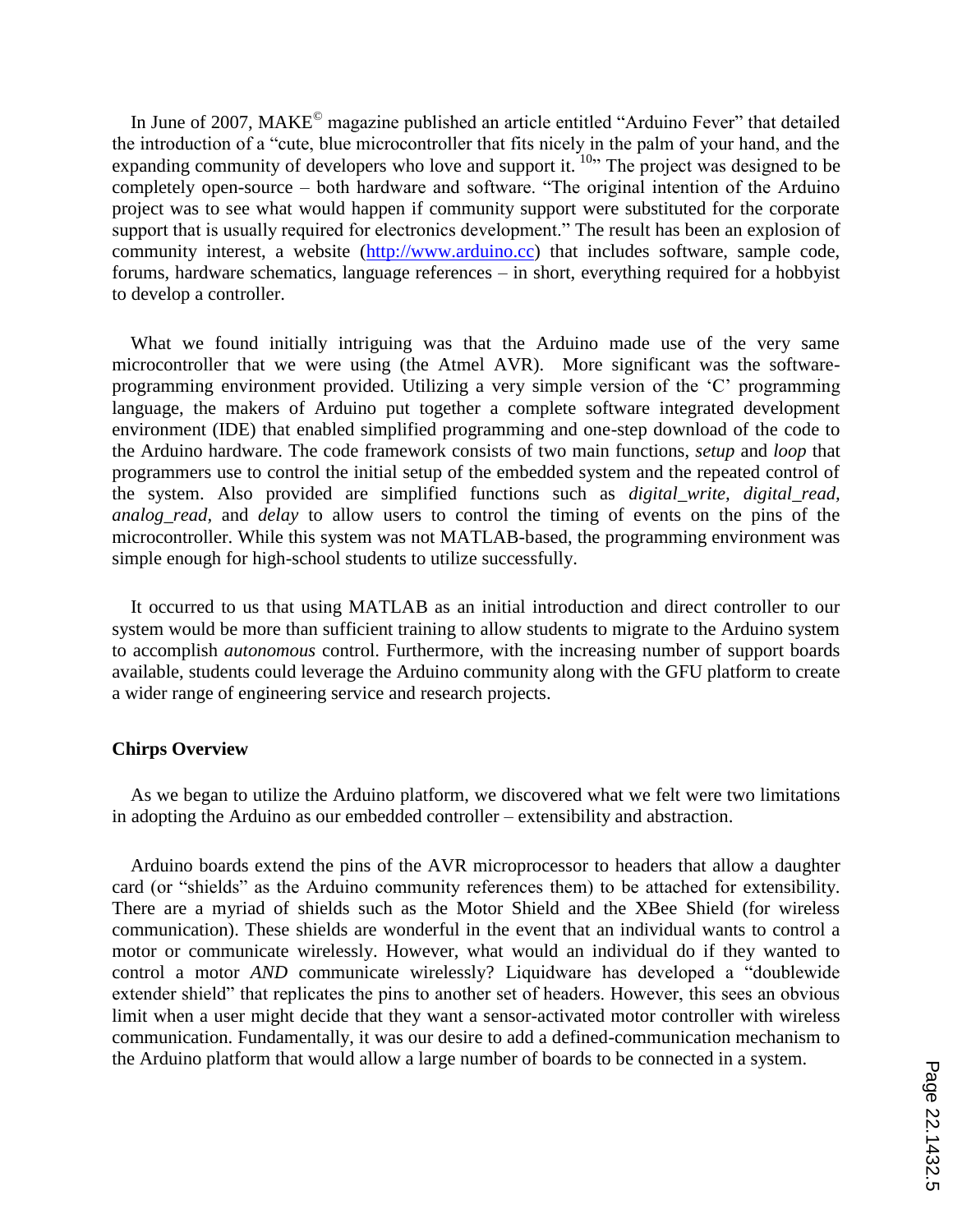The Arduino community is large and helpful. There are a wide range of software libraries that allow functionality to be integrated into control programs. However, the embedded controller must find the libraries, and then must integrate them into the embedded control program on the Arduino. The size of these applications can rapidly fill the programming space of the controller. Furthermore, many of these libraries as well as accompanying shields require that the user understand the electronics of the device to be controlled. We felt that it was important to abstract the control of these devices so that system designers would be able to focus on the system, not the details of particular electronic interfaces.

To rectify these limitations, we have developed an augmented system based on the Arduino. This system is known as "Chirps." Chirps are a suite of boards that can communicate with one another using short command bursts, or "chirps." Rather than having a central controller that needs to manage pulse-width-modulation and encoder processing for a variety of motors, a Chirp system will utilize a motor controller board that can be accessed using simple commands such as "Move Forward 100 ticks." This Chirp abstraction will provide users the ability to rapidly assemble and control larger systems from Chirp modules and easily control them using "chirps." While detailed functions are moved to individual control boards, a central controller must still be provided to control the system and send and receive "chirps."

#### **Chirps Hardware**

The Chirps controllers are built on the foundation of the Arduino Diecimila board (and look like one to the computer), but a power and communication interface has been added to facilitate the "chirp" system. The Arduino Diecimila is built around the Atmel ATmega168 microcontroller (one chip in the Atmel AVR family). The board has a standard 6-pin In-System-Programming (ISP) header for programming using special hardware and software, but what really makes them simple and attractive is the integration of the hardware bootloader into the Arduino software IDE. The microcontroller bootloader is coded to examine the serial interface lines on reset. If there is no activity for one second, it proceeds to run its previously installed program. However, if there is activity, it will emulate the Atmel STK500 protocol for programming the part (which allows it to use the open-source avrdude programmer). These Arduino boards make us of an FTDI232R USB→UART converter chip (later boards have migrated to an Atmel ATmega8u2 for this interface) that allow simple connectivity between most any computer and an Arduino board. It was this core from the Arduino Deicemilia that was augmented into the Chirps controller board.

Chirps boards are interconnected using CAT-5 cables; however, they do not communicate using Ethernet protocols. The CAT-5 cables along with the RJ-45 connectors were selected because they are abundant, affordable, and easy to assemble, allowing system designers to place boards in a wide variety of locations relative to each other. The RJ-45 connectors are also robust and provide a locking connection – both features that were important for any motorized system. Each Chirps board contains two RJ-45 connectors to allow the "daisy-chaining" of a large number of Chirps boards. While the RJ-45 connectors are not as small as some others, we decided that the benefits of functionality outweighed the size limitations. Ultimately, the Chirps system is a prototyping system, and size is a minor consideration for a prototype.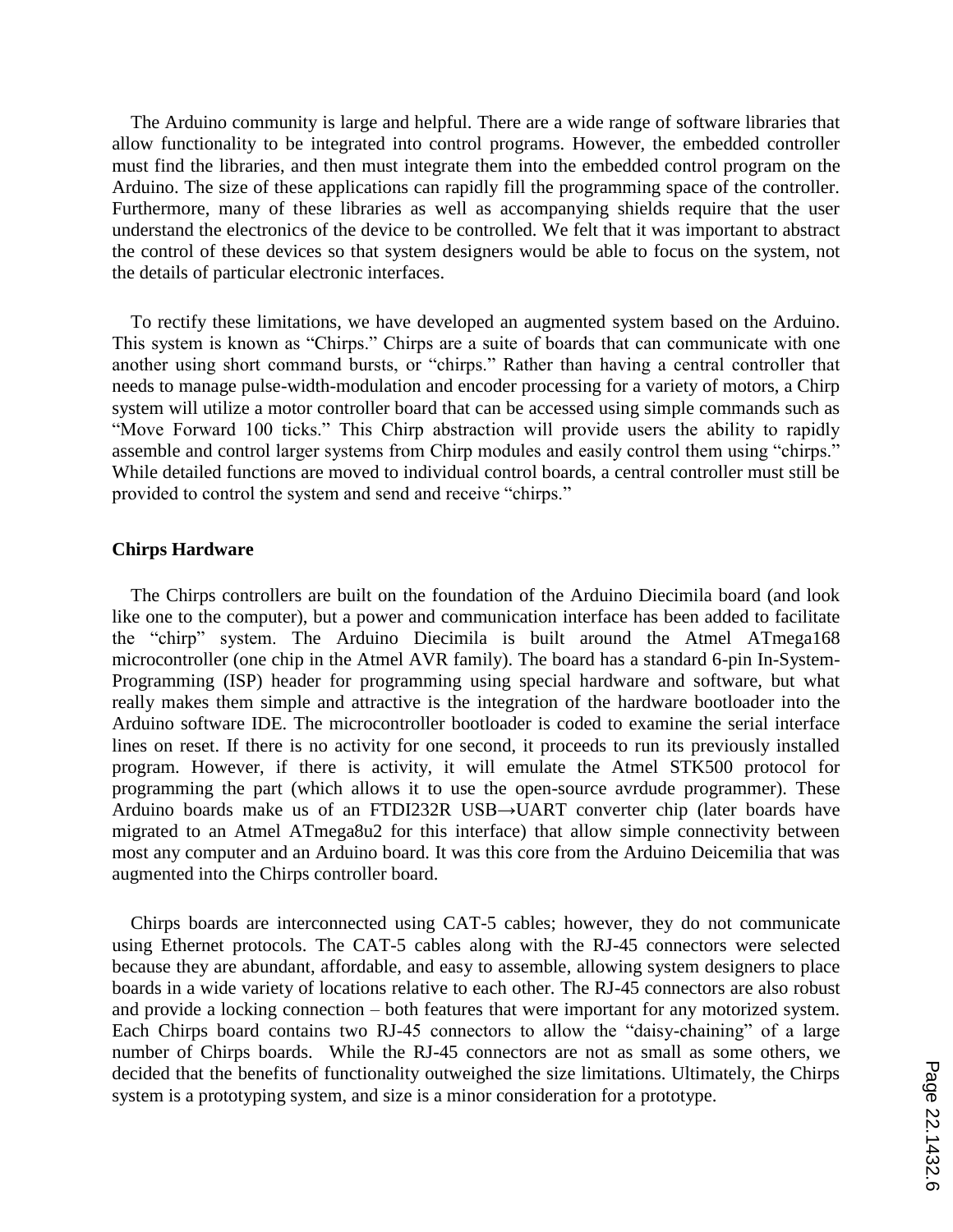Power is distributed unregulated throughout the system and is then regulated on each board. This method results in lower currents on the power wires and allows each board to have unique voltage values for various motors and logic functions. Generally speaking, we felt that Chirps systems should be able to drive up to 24V motors off of a standard power supply, so most Chirps boards utilize a switching 3.3V regulator that allows up to 36V input.

Communication is performed via the  $I^2C$  interface (Two-Wire interface on the Atmel AVR microcontrollers) on each board. One of the drawbacks of the  $I<sup>2</sup>C$  specification is the capacitive limit of 400pF on the bus. This results in a limited range due to the dependence on passive pullup resistors to provide the pull-up current. To address this problem, the Chirps system uses a current mirror in place of the pull-up resistors to improve pull-up performance. Use of excessive current in the current mirror resulted in reduced slew rate during switching 'low' while insufficient current resulted in reduced slew rate during switching 'high'. After testing, the optimal pull-up current appeared to be approximately 2mA. Whave tested the current drivers up to capacitances of 20nF. More practically, the Chirps system has communicated through 25 feet of CAT-5 cable with no appreciable degradation of signal quality.

The basic  $I^2C$  specification allows for the use of a 7-bit address to identify each unique device. As all devices to be communicating on the  $I<sup>2</sup>C$  bus will be Chirps modules, the Phillips official addresses could be ignored and the entire address space used for Chirps module addressing. The first and last 8 address in the address space were left reserved as per I2C specifications to allow the use of global broadcasts and the future possibility of 10-bit addressing. Chirps boards are uniquely addressed through a combination of board type and the setting on a 4-pin DIP switch on each board.

#### **Chirps Software**

Only the Chirps controllers utilize the Arduino model. All other Chirps boards are designed to be programmed by the designer, and then interact with the controller board using the Chirps communication interface. The Chirps communication protocol implements the multi-master  $I^2C$ protocol. This allows any board to communicate to any other board whenever required. Boards are allowed to send or request data from other boards. If a particular board experiences difficulties and resets, it can request a re-initialization of its values from the controller. The controller may also send command packets (either to one board or as a broadcast) that indicate a start or stop event. Without accounting for multi-master collisions, the Chirps bus can maintain 2-3 packets per millisecond.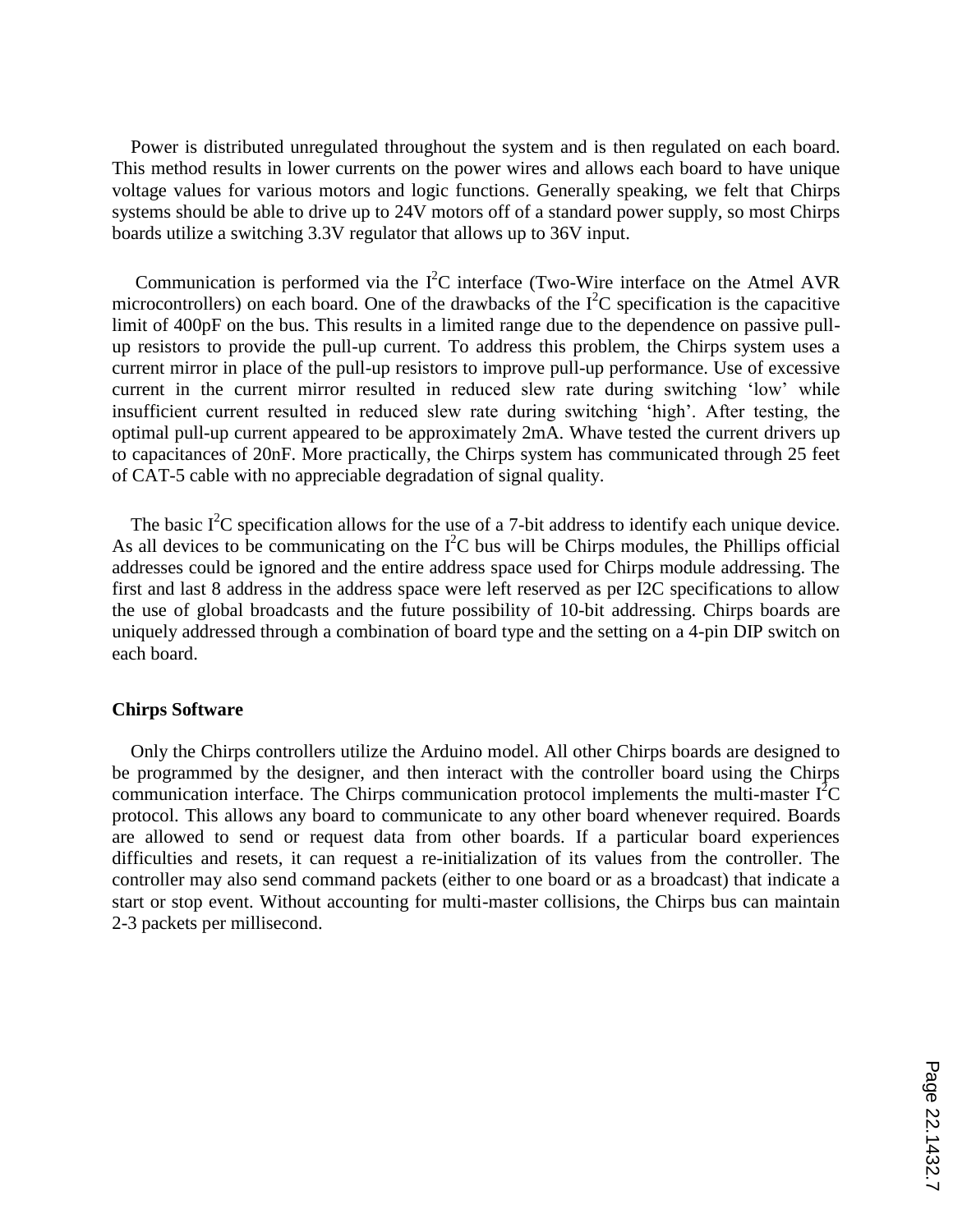Each board provides its own API that sits on top of the Chirps standard communication protocol stack.

The Chirps Protocol Stack is made up of the following levels:

- 1.  $I^2C$  Protocol Provides access to the physical medium. Communications at this level consist of data packets containing a device address, a read-write bit, and an unknown number of data bytes.
- 2. Chirps API Defines device addresses based on device types and adds packet length and CRC bytes to each data packet. It also defines several possible packet types.
- 3. Module Attribute Control These are a group of objects, one for each board, with a varying number of attributes that can be modified by the User Application.
- 4. User Application The program written by the end user, currently compiled using the Arduino IDE. Each Chirps board provides an API for the application layer.

The Chirps API makes use of several different packets including:

- Data Packets Write command packet that contains data to be written and the location where it will be written.
- Request for Initialization Packet A command packet that indicates the board has reset and is requesting to be reinitialized.
- $\bullet$  Initialization Packet A data packet with initialization parameters.
- Start Packet A command packet indicating that a start event is occurring.
- Stop Packet A command packet indicating that a stop event is occurring.

Firmware on Chirps module utilize the following Chirps API functions:

- $\bullet$  chirp send To sends a packet to a board.
- chirp requestFrom requests a packet from a board.
- $\bullet$  chirp\_requestInit A request from a board to a controller indicating that it has reset and needs to be reinitialized.
- chirp\_sendStart a synchronous packet that can be broadcast to all boards in the system indicating a start event.
- $\bullet$  chirps\_sendStop a synchronous packet that can be broadcast to all boards in the system indicating a stop event.
- chirp attachSlaveReceive attach a function to be called when a master device has performed a sendTo to this device.
- chirp\_attachSlaveReply attach a function to be called when a master device has performed a requestFrom to this device.
- chirp\_attachInitReceive attach a function to be called when an initialization request is being answered.
- chirp\_attachOnChirpStart attach a function to call when a start command is received
- chirp\_attachOnChirpStop attach a function to call when a stop command is received.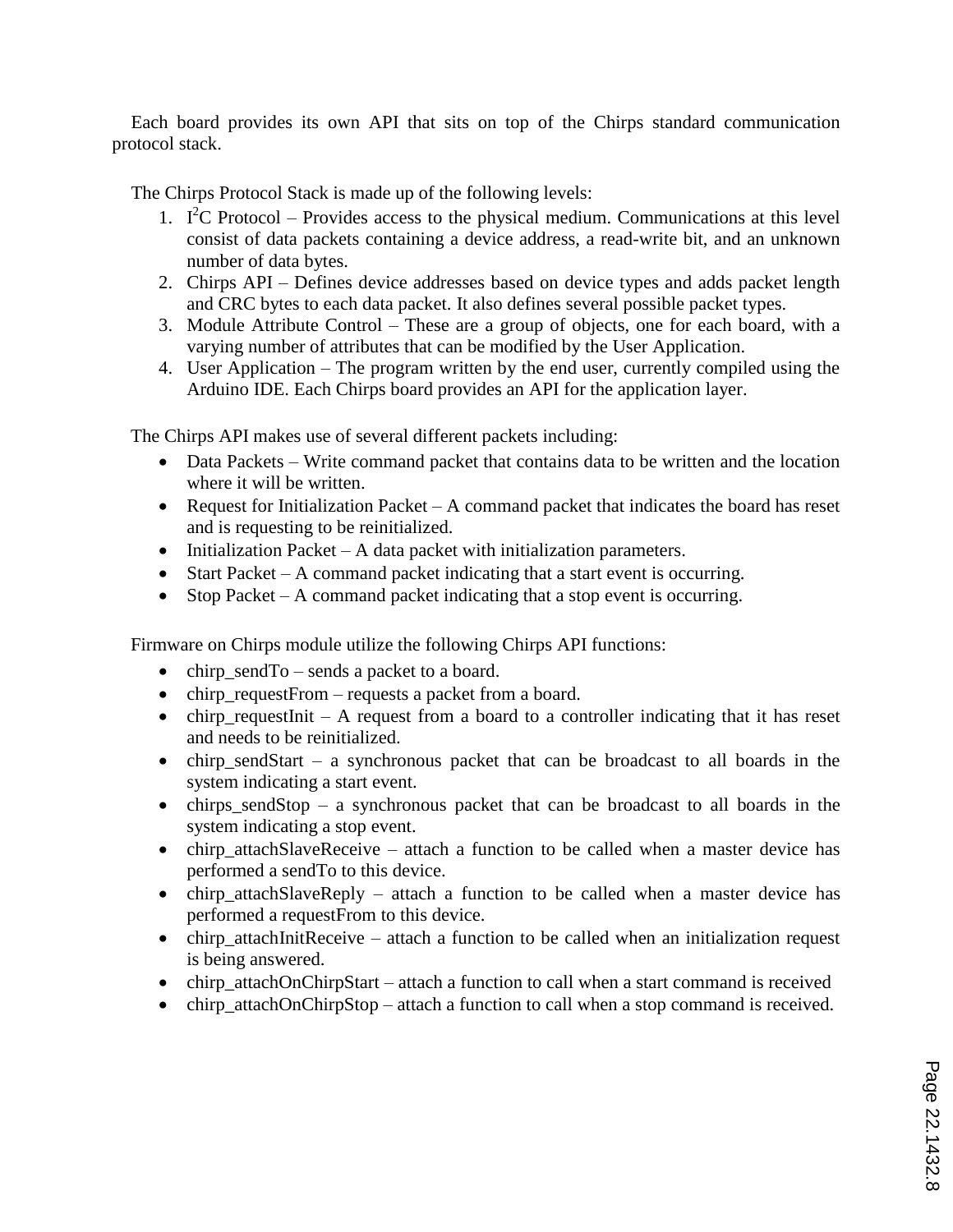The core of every data packet is an Attribute Address and its associate data consisting of 1 to 27 bytes of information. Table 1 identifies the packet structure of a Chirps packet.

| <b>Information:</b>               | <b>Number of Bytes:</b> |
|-----------------------------------|-------------------------|
| <b>Destination Device Address</b> |                         |
| Packet Length                     |                         |
| <b>Source Device Address</b>      |                         |
| <b>Attribute Address</b>          |                         |
| Data Byte $(s)$                   | $1 - 27$                |
| <b>CRC</b> Byte                   |                         |
| Total:                            | $6 - 32$                |

|  |  |  | Table 1: Chirps Packet Structure |
|--|--|--|----------------------------------|
|--|--|--|----------------------------------|

### **Chirps Modules**

Several Chirp modules were developed as the initial implementation of the Chirps system. These include the:

- 1. Raven The Chirps controller based on the Arduino Diecimila.
- 2. Macaw A wireless controller similar to the Raven where the USB has been replaced with an XBee wireless chip.
- 3. Parrot provides a USB-Wireless connection that allows a computer to talk to the Macaw (or any other XBee).
- 4. Roadrunner controls 2 DC motors with encoder inputs.
- 5. Woodpecker controls 6 DC motors or 3 stepper motors.
- 6. Hummingbird controls 18 Servo-motors.
- 7. Owl manages 8 infrared photo-transmitter/detector pairs.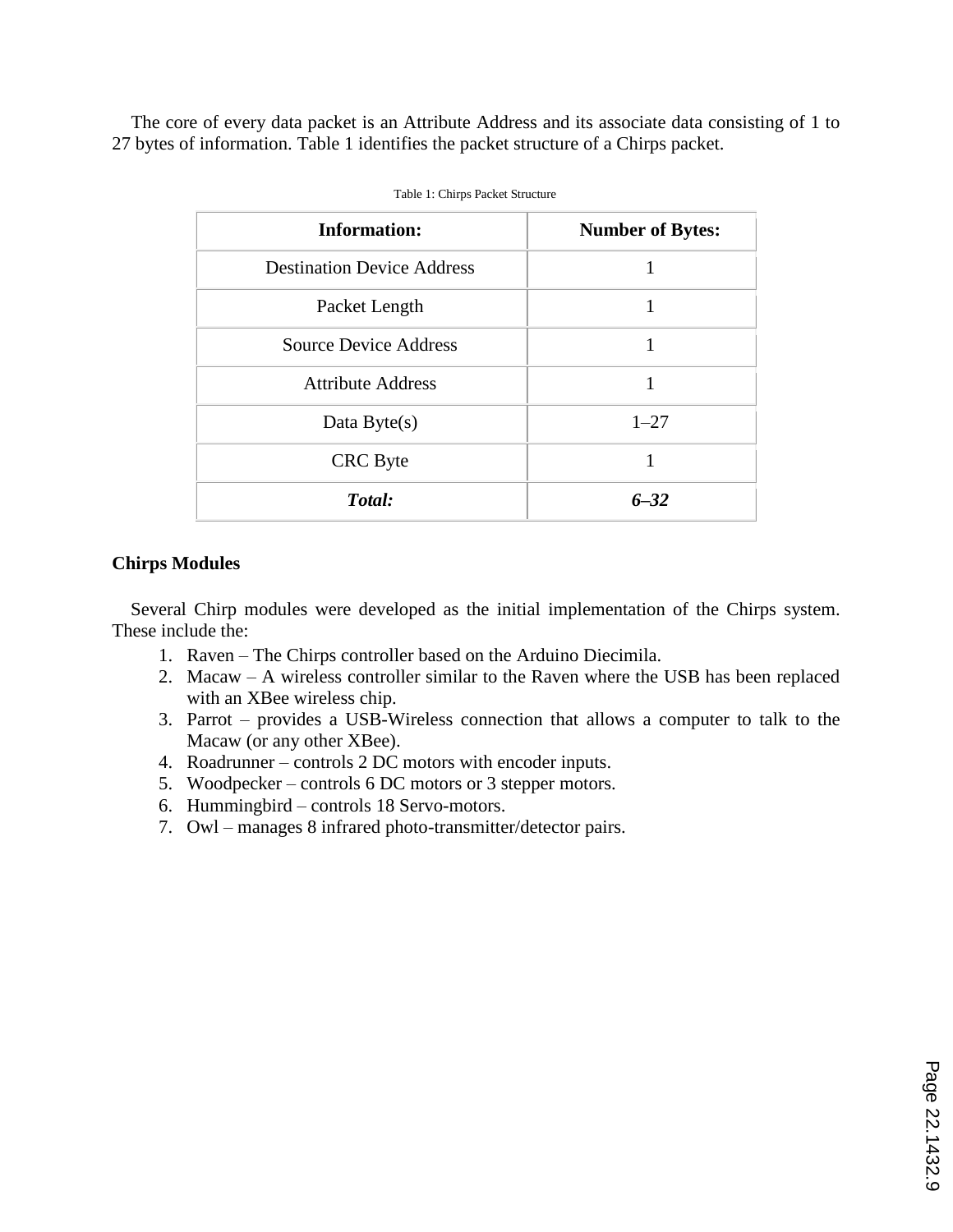As an example of the User Application API, Table 2 and Table 3 provide the API calls for the Roadrunner and Owl boards.

| <b>Purpose</b>                                                  |  |  |
|-----------------------------------------------------------------|--|--|
| Set the address of the Roadrunner.                              |  |  |
| Turn on motor 1 and set its speed and direction.                |  |  |
| Turn off motor 1.                                               |  |  |
| Switch which direction is considered <i>forward</i> by motor 1. |  |  |
| Turn on motor 2 and set its speed and direction.                |  |  |
| Turn off motor 2.                                               |  |  |
| Switch which direction is considered <i>forward</i> by motor 2. |  |  |
| Set the speed and direction of each motor with one call.        |  |  |
|                                                                 |  |  |
|                                                                 |  |  |
| Stops both motors.                                              |  |  |
|                                                                 |  |  |

Table 2: Roadrunner API

#### Table 3: Owl API

| <b>Function</b>                    | <b>Purpose</b>                                        |
|------------------------------------|-------------------------------------------------------|
| Owl NAME(address)                  | Set the address of the Owl                            |
| <i>NAME.getSensors()</i>           | Returns the digital values of all 8 sensors.          |
| NAME.getSensor(sensor)             | Returns the digital value of a specific sensor.       |
| <i>NAME.getSensorValue(sensor)</i> | Returns the analog value of a specific sensor.        |
| NAME.setSensitivity(sensitivity)   | Set the sensitivity gain of all sensors.              |
| NAME.setSensitivity(sensitivity,   | Set the sensitivity gain of a specific sensor.        |
| sensor)                            |                                                       |
| NAME.setThreshold(threshold)       | Set the threshold of all sensors.                     |
| NAME.setThreshold(threshold,       | Set the threshold of a specific sensor.               |
| sensor)                            |                                                       |
| NAME.setUpdateMode(interval,       | Set the interval for automatic updates as well as the |
| changes_only,analog_mask)          | content of the updates.                               |

To provide a training system for the Chirps modules we developed a robot that is controlled by Chirps boards. This robot is called the PUMA (see Figure 1) and it allows for hands on, exciting, and practical use of the Chirps boards by engineering students in the second semester of the freshman engineering experience. Each PUMA contains a Macaw for control, and a Roadrunner and Owl board for the motors and lights respectively. To control a PUMA, a user would make use of the Arduino IDE loaded with the Chirps libraries. Then by simply making the appropriate API calls, a user can use sensor input to control the motion of an autonomous robot.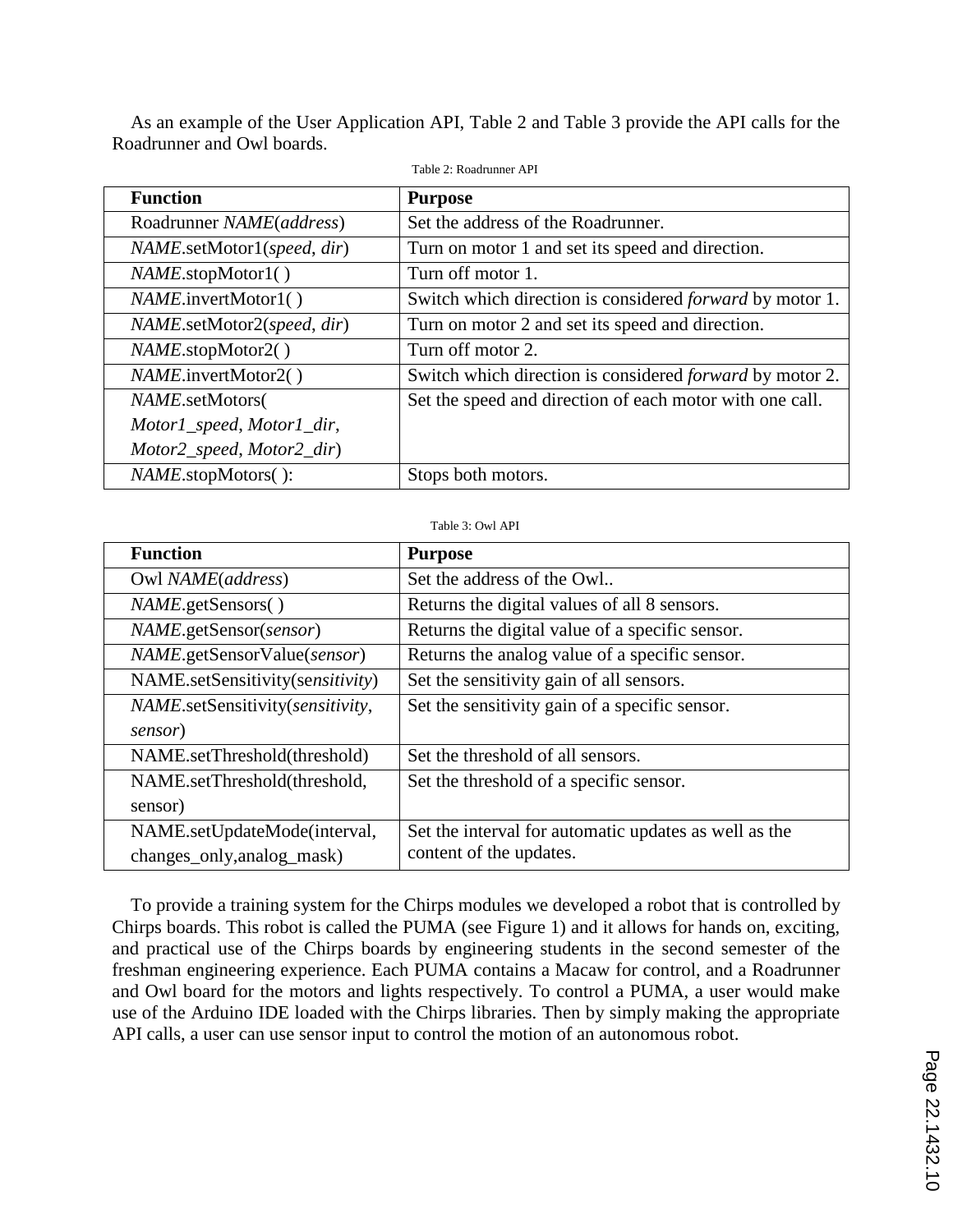

Figure 1: The PUMA robot

#### **Course Integration**

First Year Engineering Principles – We have, in the past two years, altered the second semester of the freshman engineering experience to include Chirps as well as C Programming. Students still begin programming with MATLAB, and after 4-5 weeks working with MATLAB, they begin a series of six labs that introduce them to the Chirps system. They begin with basic electronics, assembling and soldering a Raven controller that they get to keep. Students use the Raven to perform pulse-width modulated control of a DC motor and input sensor data. They move into labs that utilize the Owl for sensors and the Woodpecker for DC motor control to understand the Chirps API. Finally, students learn to control the PUMA robot and the course culminates in a robot maze competition. Students have transitioned easily from Matlab to C programming.

Servant Engineering – As part of the engineering curriculum, GFU engineering students participate in a four-semester course sequence where they participate in teams developing service projects for a variety of organizations. Students begin this course in the spring of their sophomore year and continue through the fall of their senior year. One of the challenges with this type of course is the lack of design experience with students at these lower academic levels. The students who were first introduced to the Chirps system in their freshmen course are now in their junior year. As part of their service learning courses, students have utilized Chirps modules to build a variety of devices that they previously would not have been equipped to build. These include a randomized motor controller for a physical therapy device, nursing call system for medically fragile children, and remote control repeaters for a community display. Students have also developed research projects for automated control in a wind tunnel and accelerometer-based angle measuring devices.

Microprocessors – The Chirps system has become the backbone of the junior-year microprocessor course. Each student learns basic microprocessors on a trainer board, and then begins learning how to implement a back-end Chirps system. As the final project for the course,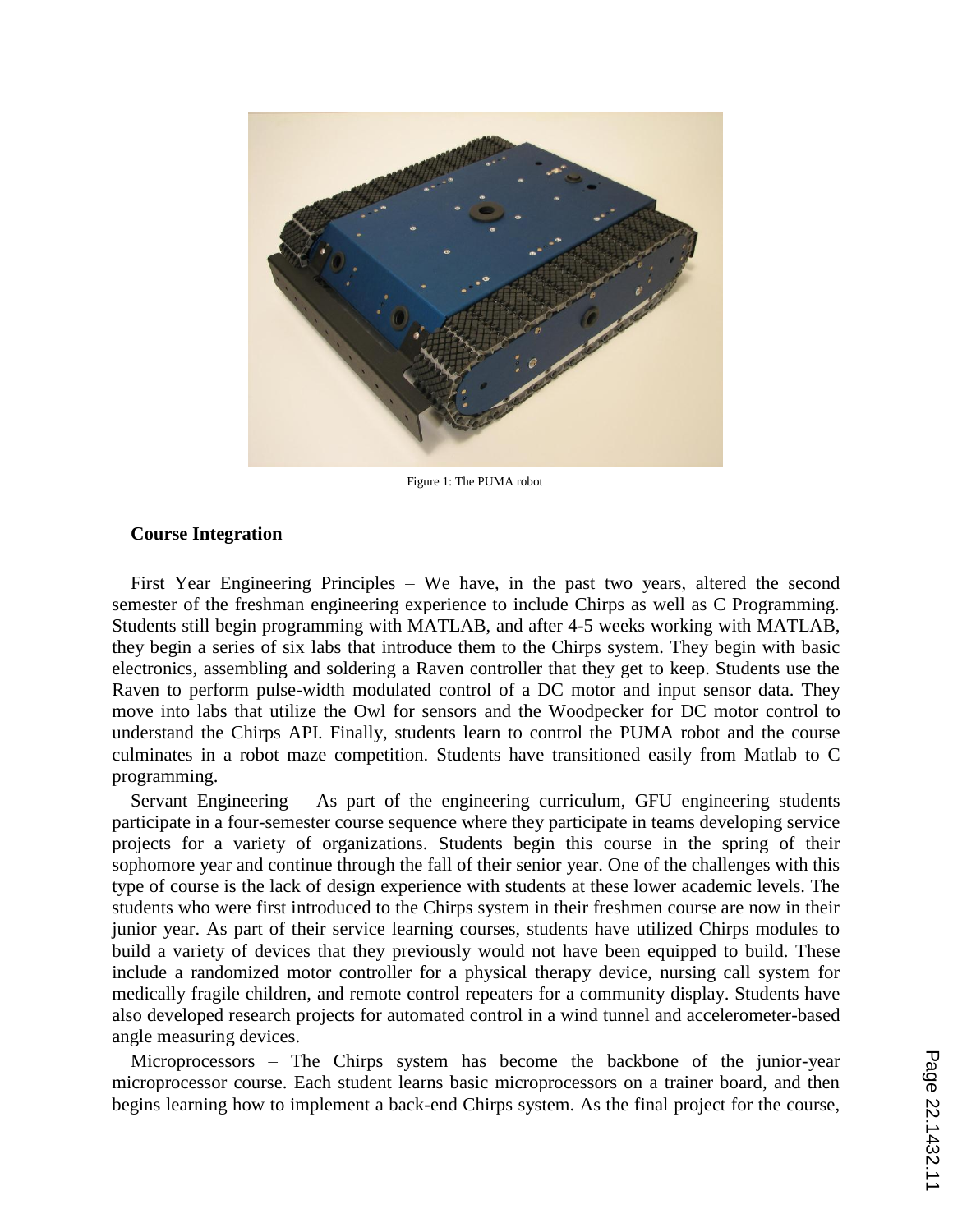students are required to develop a unique Chirps system, from conception through schematic design, layout, fabrication, parts ordering and assembly, debug, microprogramming and testing. These students have developed a number of unique modules. Modules include the:

- 1. Cockatoo a wired Ethernet interface for the Chirps system.
- 2. Cockatiel a wireless Ethernet interface.
- 3. Pigeon Location system including GPS, Compass, and accelerometer.
- 4. Peacock An LED driver for a matrixed LED display.
- 5. Budgie A common interface board for hex displays, LCD display, and button/switch input.
- 6. Swiftlet Interface for a number of ultrasonic range finders.
- 7. Nightingale an MP3 interface board.
- 8. Flamingo The Flamingo board is a VGA controller board that can provide the chirp system with a useful graphical output to either a VGA monitor or an OLED display.
- 9. Ibis a weather station controller (humidity, temperature, light, pressure, and a datalogger).

Student boards are currently being built to supplement existing servant engineering, research,and other departmental needs, further extending the Chirps system for future use.

Senior Capstone – Current seniors have made use of various Chirps boards to rapidly prototype systems.

#### **Conclusions**

The Chirps system provides GFU engineering students with the ability to design and prototype significant electromechanical systems earlier in the curriculum than they previously could. Course evaluations and student comments have testified to the increased effectiveness of students using this system.

In order to make the Chirps system more effective, we are looking at ways to productize certain boards in the system. We have just completed a new version of the Budgie using surface mount parts rather than through-hole parts. This will allow us to produce a larger number of boards at a lower cost and have them professionally assembled. These boards will be used as the microprocessor trainer boards for the 2011 spring microprocessor course.

We invite the community to participate with us in the development of the Chirps systems. Current board designs and software are available at http://engr.georgefox.edu/Chirps.

#### **Acknowledgements**

This material is based upon work supported by the National Science Foundation under Grant No. 0720526. Any opinions, findings, and conclusions or recommendations expressed in this material are those of the author(s) and do not necessarily reflect the views of the National Science Foundation.